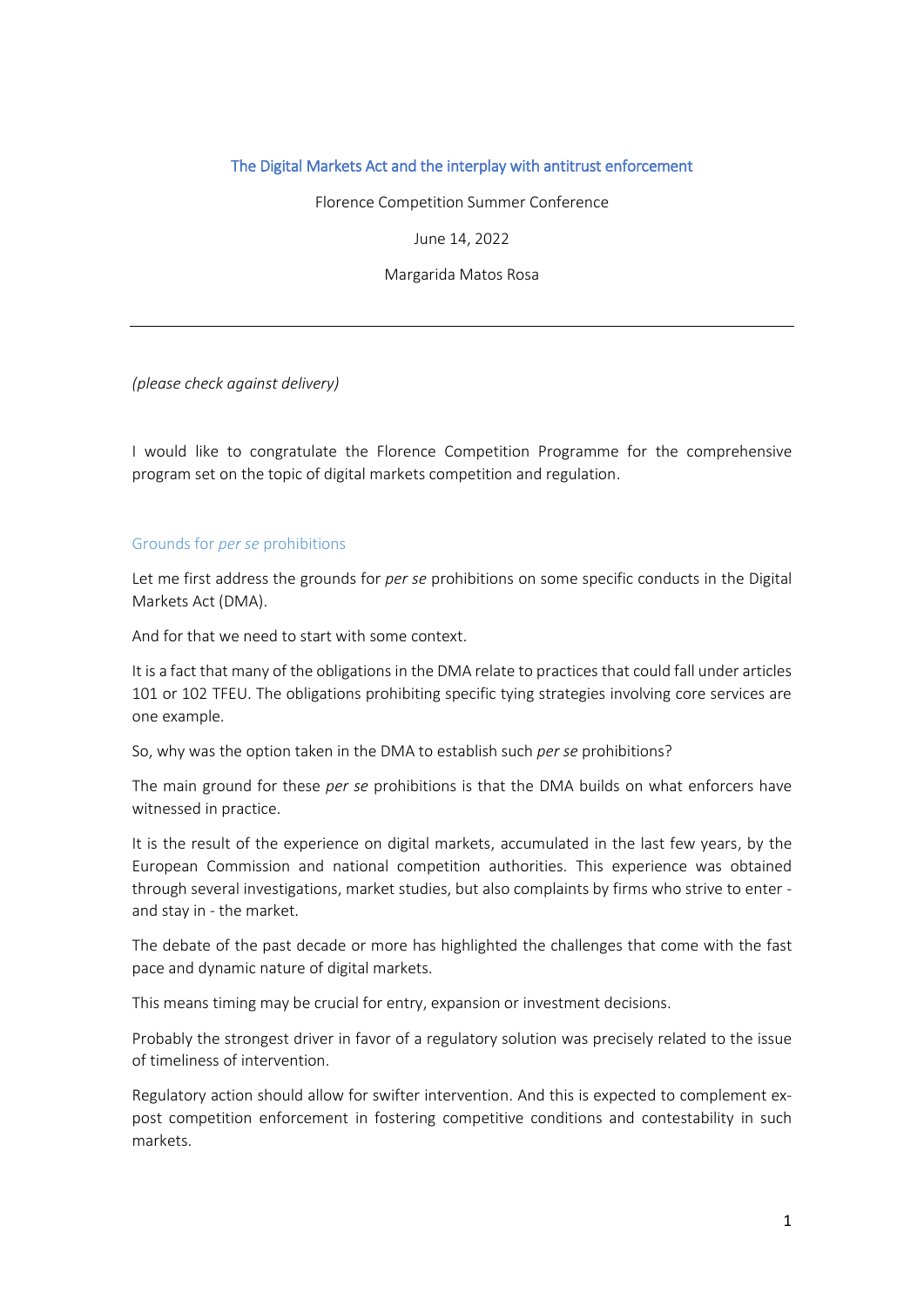This need for regulation working in tandem with antitrust stems from the inherent characteristics of digital markets – they are fast-movers, and they are prone to market-tipping.

After a whole decade or more of market observation and investigation, it was deemed more useful to have a combination of regulatory obligations and antitrust enforcement in order to be more effective in dealing with competition issues in digital markets.

This approach entails presumptions regarding the negative effects to competition of specific conduct.

Of course, presumptions need a reason to exist.

They must be based on a prior pattern of behavior and effects.

In the case of the DMA, these presumptions are rooted: (1) in antitrust cases; and (2) from several reports on digital markets by competition authorities and experts, including much debate around these.

The prohibitions on tying are illustrative of this experience-based approach. The DMA is cautious not to propose a general ban on tying by gatekeepers. It applies to tying in specific services with a high reach among customers.

As we know, the prohibitions are largely based on the experience of the Google Android case, on ongoing investigations and probes, as well as on market studies.

For example, pre-installation and default settings are singled out in the Google Android case.

This case is directly related to two obligations in the DMA:

- It involves the tying of several core platform services between each other [Article 5.8]
- And it involves limitations for users to uninstall default applications or change default settings [Article 6.3].

Likewise, there is an ongoing investigation involving the tying of app stores and payment services: the Apple App Store case that saw an statement of objections by the European Commission in May this year.

Whenever we discuss the merits of an ex-ante approach, one that in general antitrust specialist would rather not have, we must be mindful of this accumulated knowledge and experience.

This is a new approach indeed for digital markets, but not for other markets, such as energy or telecoms.

So, on the ex-ante regulation and the justification for the prohibition on tying, the main points that policymakers kept in mind were:

- digital markets were becoming less contestable and antitrust enforcement was heavily requested;
- digital markets show characteristics that have historically justified regulation for other sectors, i.e. scale and network effects;
- The DMA is a step towards some level of regulation. And regulation always carries presumptions built on experience in the sector.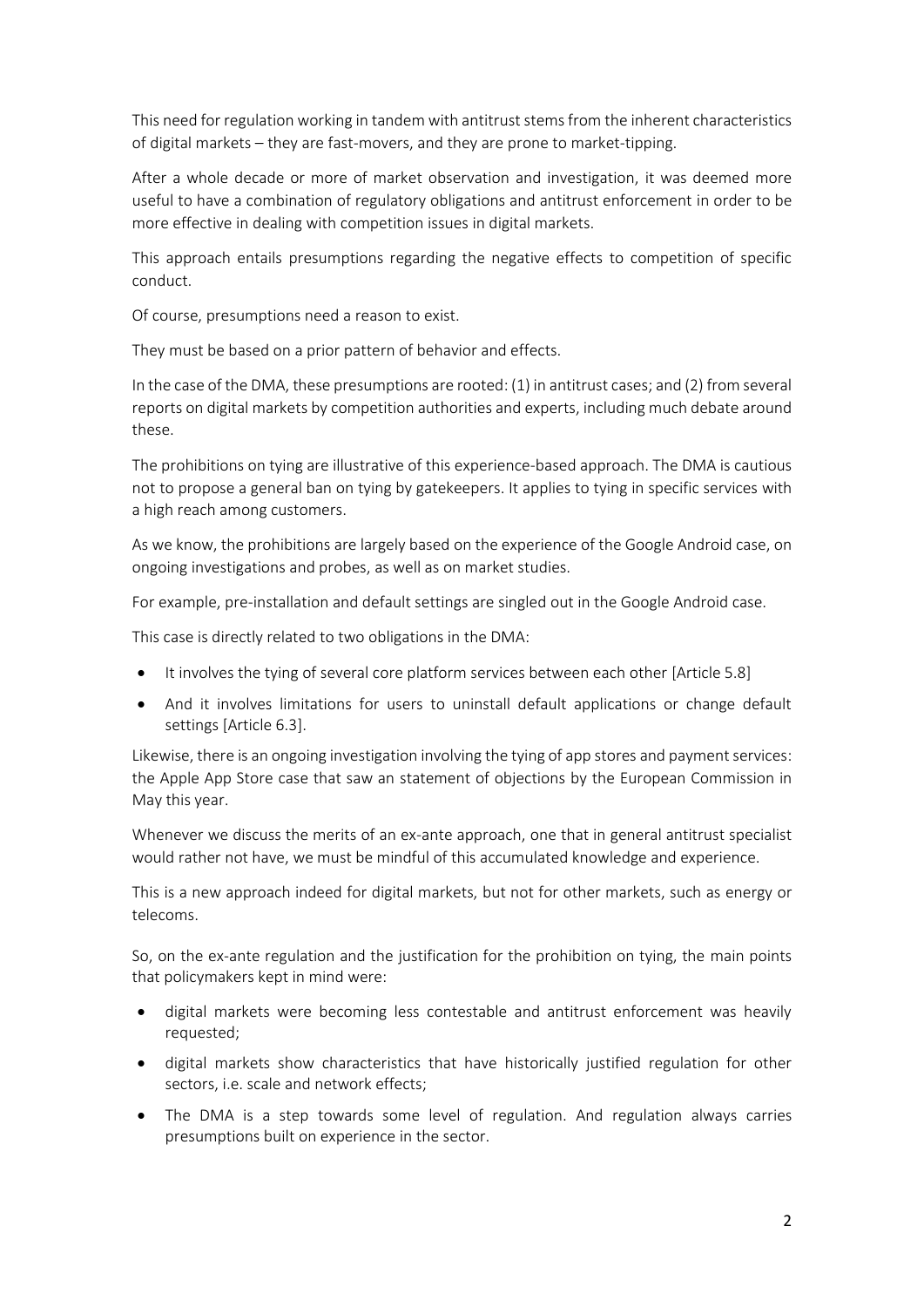This is where we are and as we have seen more recently, the perception of the need for some regulation is shared worldwide, beyond Europe.

## Implementation: cooperation and interplay between the DMA and antitrust enforcement

Let me also make a few points on what lies ahead, i.e. on the interplay between the DMA and antitrust enforcement, and on cooperation.

First, regarding the interplay between the DMA and antitrust enforcement,

I believe we all agree that the DMA is not necessarily a panacea.

Instead, it is a tool that must be integrated and used without prejudice to the implementation of competition rules, both from the EU and national.

This framework is enshrined, word by word, in article 1 of the DMA.

This means that competition rules will continue to be enforced by the European Commission and by National Competition Authorities (NCAs).

The point that digital markets, and strategies that companies develop, are evolving at a fast pace remains.

So, it is my opinion that for novel products and strategies, or in other unanticipated scenarios, expost antitrust enforcement will continue to play an important role.

Secondly, I would also like to make a few remarks about coordination between the Commission and NCAs.

The Council and the European Parliament were aligned in ensuring that there is coordination between the European Commission and NCAs.

One overarching objective of the DMA is to harmonize rules at EU level, so as to avoid the fragmentation of the internal market.

From a regulatory point of view, this means that Member States cannot impose on gatekeepers obligations which have the same purpose of the DMA.

From an antitrust point of view, this means that competition law enforcement is not precluded, or at least that we could call it a "lender of last resort". Antitrust law may always address issues that go beyond those of the DMA.

These sets of rules are complementary and competition rules will continue to be applied after the DMA enters into force.

The recent changes introduced to competition policy through the ECN+ Directive are relevant even more so in the case of digital markets: enforcers must have the adequate means to investigate. This must include the power to seize evidence irrespective of the medium on which it is stored. They must remain effective in their enforcement action.

Also, it will be crucial that the Commission and NCAs cooperate to ensure that there are no divergent remedies.

In particular, the DMA includes a set of rules aimed at coordinating proceedings.